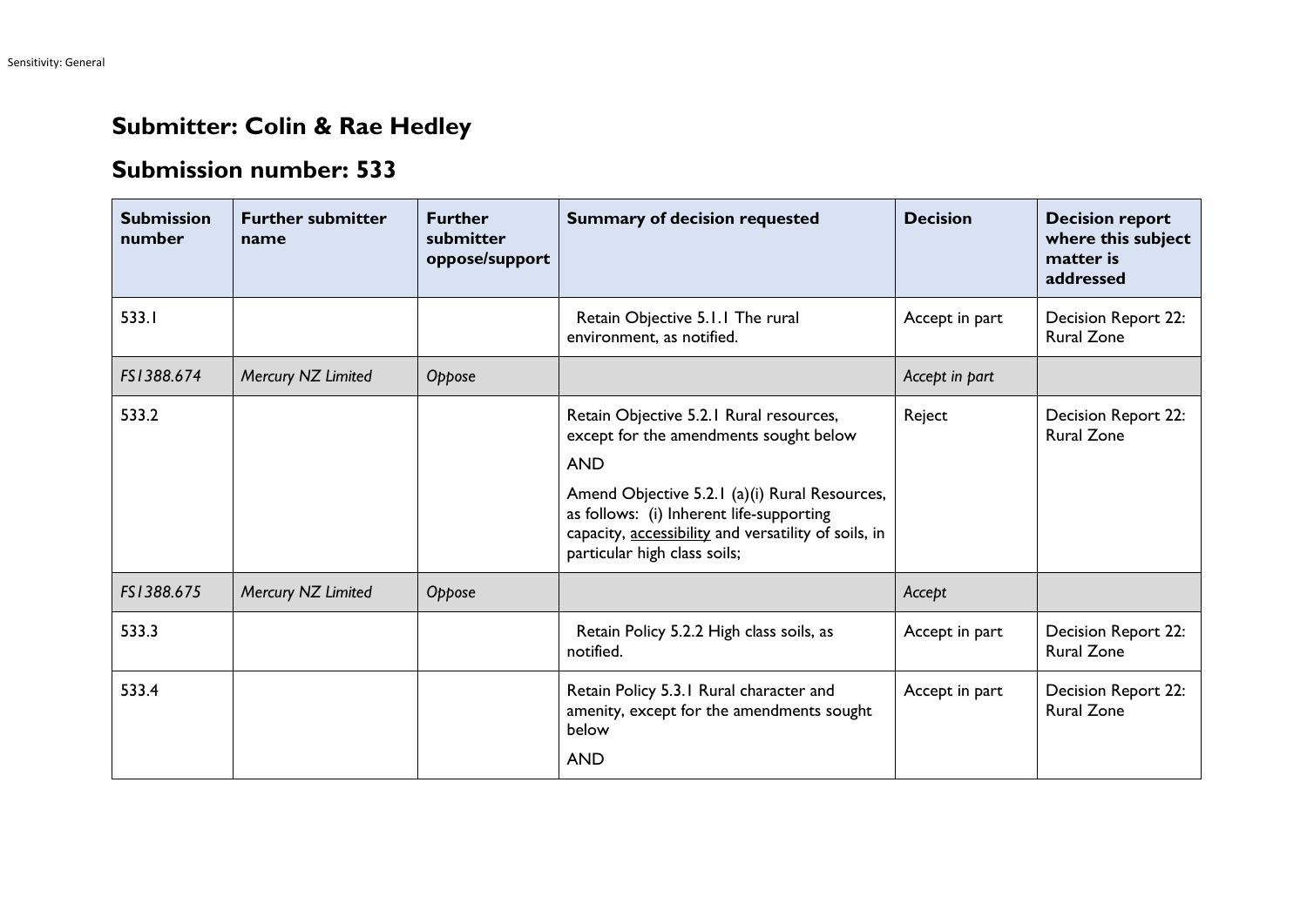| <b>Submission</b><br>number | <b>Further submitter</b><br>name | <b>Further</b><br>submitter<br>oppose/support | <b>Summary of decision requested</b>                                                                                                                                                                                                                                                                                                                                                                                                                      | <b>Decision</b> | <b>Decision report</b><br>where this subject<br>matter is<br>addressed |
|-----------------------------|----------------------------------|-----------------------------------------------|-----------------------------------------------------------------------------------------------------------------------------------------------------------------------------------------------------------------------------------------------------------------------------------------------------------------------------------------------------------------------------------------------------------------------------------------------------------|-----------------|------------------------------------------------------------------------|
|                             |                                  |                                               | Amend Objective 5.3.1 (a) Rural character<br>and amenity, as follows: (a) Rural character<br>and amenity are maintained while recognising<br>the localised character of different parts of<br>the District.                                                                                                                                                                                                                                               |                 |                                                                        |
| 533.5                       |                                  |                                               | Retain Rule 22.4.1.2 General subdivision,<br>except for the amendments sought below<br>AND Add a new discretionary activity $(DI)$<br>to Rule 22.4.1.2 General subdivision, as<br>follows: D1 (a) General subdivision around an<br>existing dwelling and associated curtilage that<br>does not comply with Rule 22.4.1.2 (iv) RD1.<br>(b) General subdivision around established<br>rural activities that does not comply with<br>Rule 22.4.1.2 (iv) RD1. | Accept in part  | <b>Decision Report 22:</b><br><b>Rural Zone</b>                        |
| FS1388.676                  | Mercury NZ Limited               | Oppose                                        |                                                                                                                                                                                                                                                                                                                                                                                                                                                           | Accept in part  |                                                                        |
| 533.6                       |                                  |                                               | Delete Rule 22.4.1.2 (a)(v) General<br>subdivision; AND Add a new matter of<br>discretion to Rule 22.4.1.2 (b) General<br>subdivision, as follows: (vi) Effects on rural<br>productivity and fragmentation of high class<br>soils.                                                                                                                                                                                                                        | Accept in part  | <b>Decision Report 22:</b><br><b>Rural Zone</b>                        |
| FS1388.677                  | Mercury NZ Limited               | Oppose                                        |                                                                                                                                                                                                                                                                                                                                                                                                                                                           | Accept in part  |                                                                        |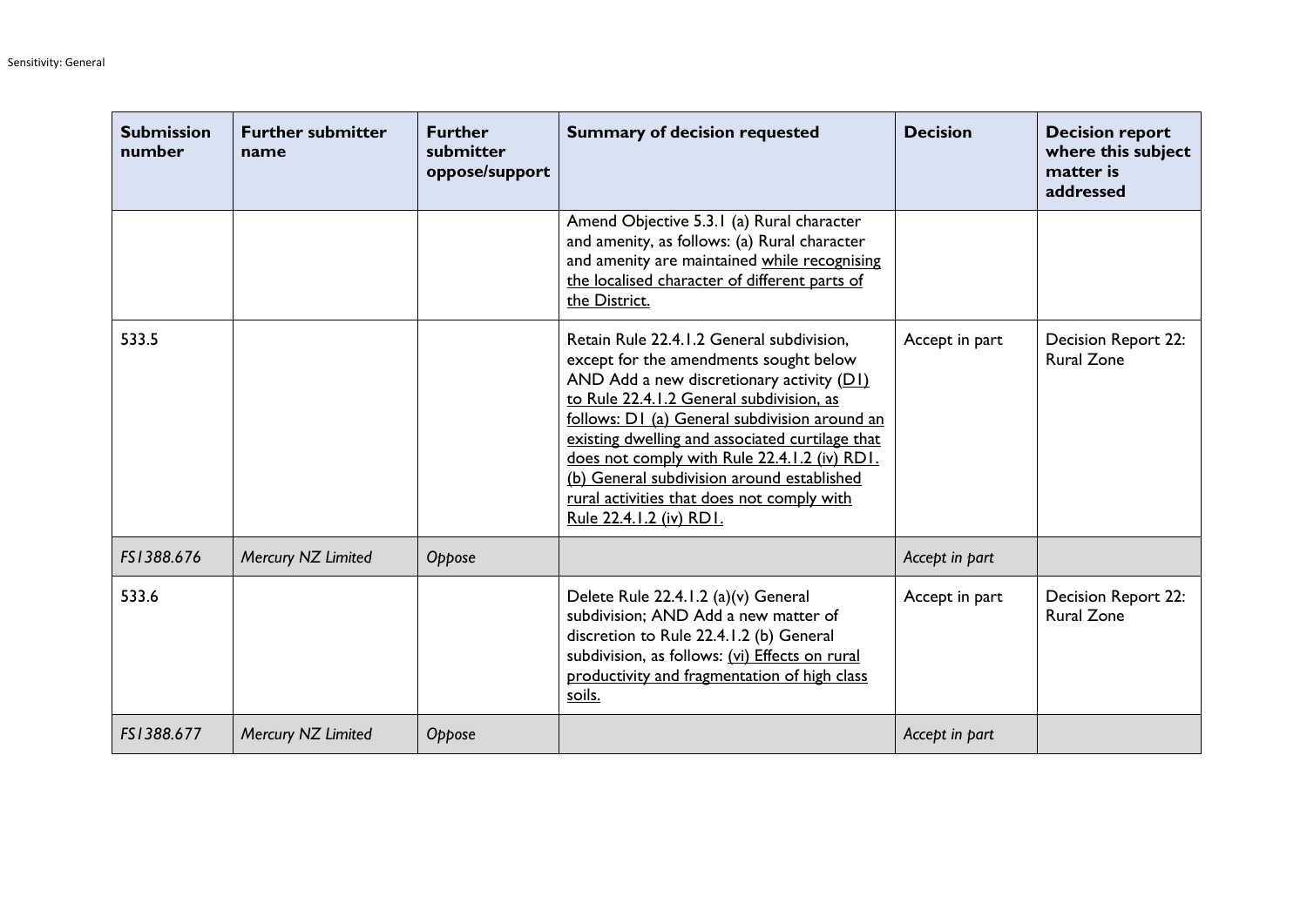| <b>Submission</b><br>number | <b>Further submitter</b><br>name | <b>Further</b><br>submitter<br>oppose/support | <b>Summary of decision requested</b>                                                                                                                                                                                                                                                                                                                                                                                                                                                                                                                                                                                                                                                               | <b>Decision</b> | <b>Decision report</b><br>where this subject<br>matter is<br>addressed |
|-----------------------------|----------------------------------|-----------------------------------------------|----------------------------------------------------------------------------------------------------------------------------------------------------------------------------------------------------------------------------------------------------------------------------------------------------------------------------------------------------------------------------------------------------------------------------------------------------------------------------------------------------------------------------------------------------------------------------------------------------------------------------------------------------------------------------------------------------|-----------------|------------------------------------------------------------------------|
| 533.7                       |                                  |                                               | Retain Rule 22.4.1.2 (a)(i-iii) General<br>subdivision, as notified.                                                                                                                                                                                                                                                                                                                                                                                                                                                                                                                                                                                                                               | Accept in part  | Decision Report 22:<br><b>Rural Zone</b>                               |
| FS1388.678                  | Mercury NZ Limited               | Oppose                                        |                                                                                                                                                                                                                                                                                                                                                                                                                                                                                                                                                                                                                                                                                                    | Accept in part  |                                                                        |
| 533.8                       |                                  |                                               | Retain Rule 22.4.1.2 (a)(iv) General<br>subdivision, as notified.                                                                                                                                                                                                                                                                                                                                                                                                                                                                                                                                                                                                                                  | Accept in part  | <b>Decision Report 22:</b><br><b>Rural Zone</b>                        |
| FS1388.679                  | Mercury NZ Limited               | Oppose                                        |                                                                                                                                                                                                                                                                                                                                                                                                                                                                                                                                                                                                                                                                                                    | Accept in part  |                                                                        |
| 533.9                       |                                  |                                               | Retain Policy 5.3.8 Effects on rural character<br>and amenity from rural subdivision, except<br>for the amendments sought below AND<br>Amend Policy 5.3.8 Effects on rural character<br>and amenity from rural subdivision, as<br>follows:  (b) Ensure development does not<br>compromise the predominant open space,<br>character and amenity of rural areas.  (d)<br>Rural hamlet subdivision and boundary<br>relocations ensure the follow:  (ii)<br>Maintenance of the localised rural character<br>and amenity of the surrounding rural<br>environment;  (e) Subdivision, use and<br>development opportunities ensure that<br>localised rural character and amenity values<br>are maintained. | Accept in part  | Decision Report 22:<br><b>Rural Zone</b>                               |